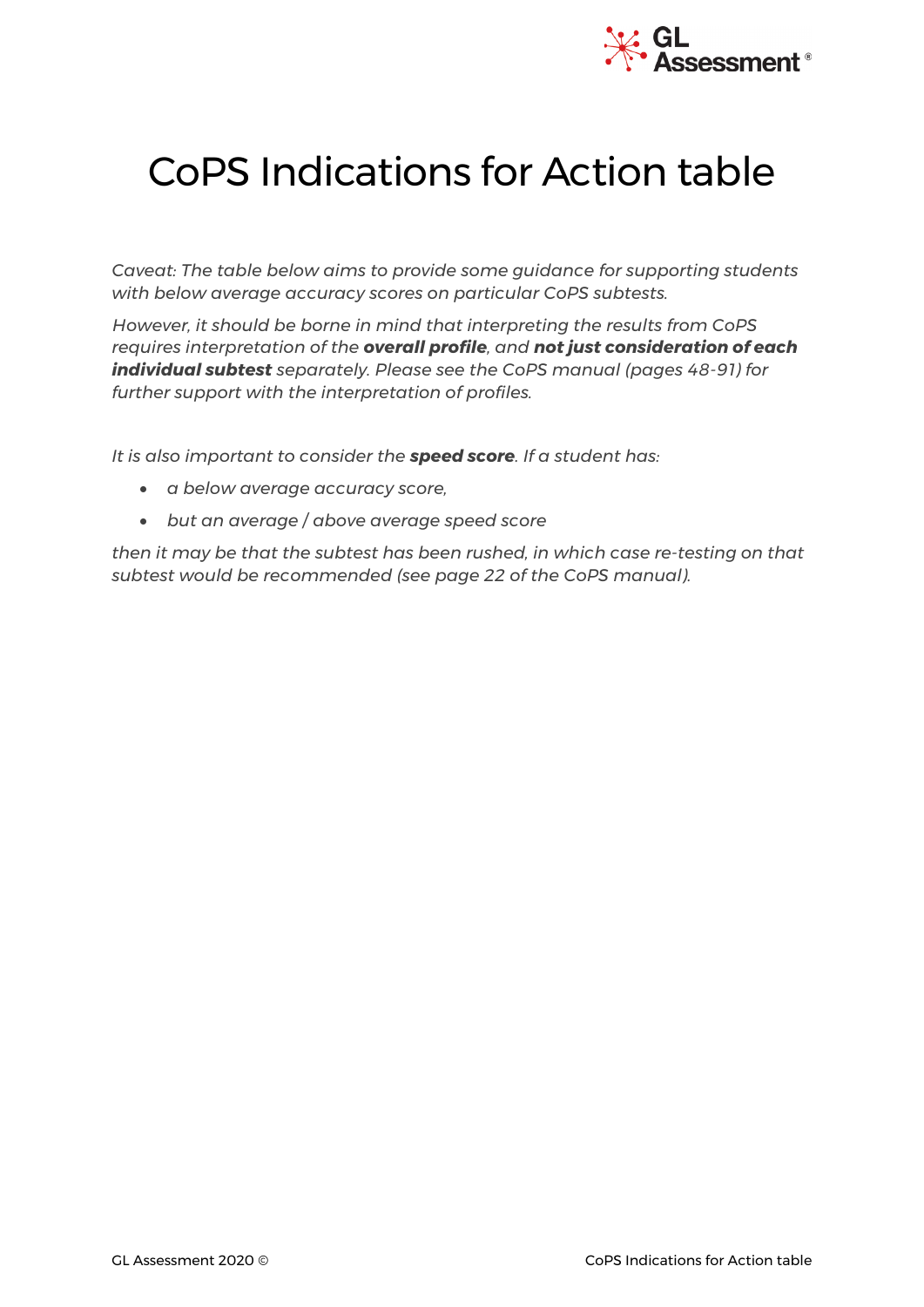

| <b>Subtest</b>                                      | <b>Level</b>                                   | <b>Recommendations</b>                                                                                                                                                                                                                                                                                                                                                                                                                                                                                                                      |
|-----------------------------------------------------|------------------------------------------------|---------------------------------------------------------------------------------------------------------------------------------------------------------------------------------------------------------------------------------------------------------------------------------------------------------------------------------------------------------------------------------------------------------------------------------------------------------------------------------------------------------------------------------------------|
| Rabbits<br>(visual spatial<br>sequential<br>memory) | Very low<br>(Accuracy SAS <75)                 | <b>Check:</b> Check the scores on the other visual<br>memory subtests and on Races to see if the<br>student has a general sequential memory<br>difficulty, a general visual memory difficulty or only<br>visual sequential memory problems.                                                                                                                                                                                                                                                                                                 |
|                                                     |                                                | Action: The student is likely to have difficulty with<br>visual whole word reading methods. Spelling and<br>writing are also likely to be a problem. Visual<br>sequential memory training is recommended - see<br>page 99 of the CoPS manual for suitable activities<br>and computer software. Structured phonics work<br>is essential with ample practice (overlearning),<br>using a multisensory approach, building on any<br>auditory and kinaesthetic strengths - see page 97<br>of the CoPS manual for suitable phonics schemes.       |
|                                                     | Below average<br>(Accuracy SAS 76-87)          | <b>Check:</b> Check the scores on the other visual<br>memory subtests and on Races to see if the<br>student has a general sequential memory<br>difficulty, a general visual memory difficulty or only<br>visual sequential memory problems. If this is the<br>only memory subtest with a below average score<br>then retesting on Rabbits is recommended, prior<br>to any further action.                                                                                                                                                   |
|                                                     |                                                | Action: The student is likely to have difficulty with<br>visual whole word reading methods. Spelling and<br>writing are also likely to be a problem. Visual<br>sequential memory training would be useful - see<br>page 99 of the CoPS manual for suitable activities<br>and computer software. Structured phonics work<br>is recommended with ample practice<br>(overlearning), using a multisensory approach,<br>building on any auditory and kinaesthetic<br>strengths - see page 97 of the CoPS manual for<br>suitable phonics schemes. |
|                                                     | Slightly below average<br>(Accuracy SAS 88-94) | <b>Check:</b> Check the scores on the other visual<br>memory subtests and on Races to see if the<br>student has a general sequential memory<br>difficulty, a general visual memory difficulty or only<br>visual sequential memory problems. If this is the<br>only memory subtest with a below average score,<br>then no further action is required.                                                                                                                                                                                        |
|                                                     |                                                | <b>Action:</b> The student may have difficulty with visual<br>whole word reading methods. Spelling and<br>writing may also be a problem. Visual sequential<br>memory training may be useful - see page 99 of<br>the CoPS manual for suitable activities and<br>computer software. Structured phonics work is<br>recommended with ample practice (overlearning),<br>using a multisensory approach, building on any<br>auditory and kinaesthetic strengths - see page 97<br>of the CoPS manual for suitable phonics schemes.                  |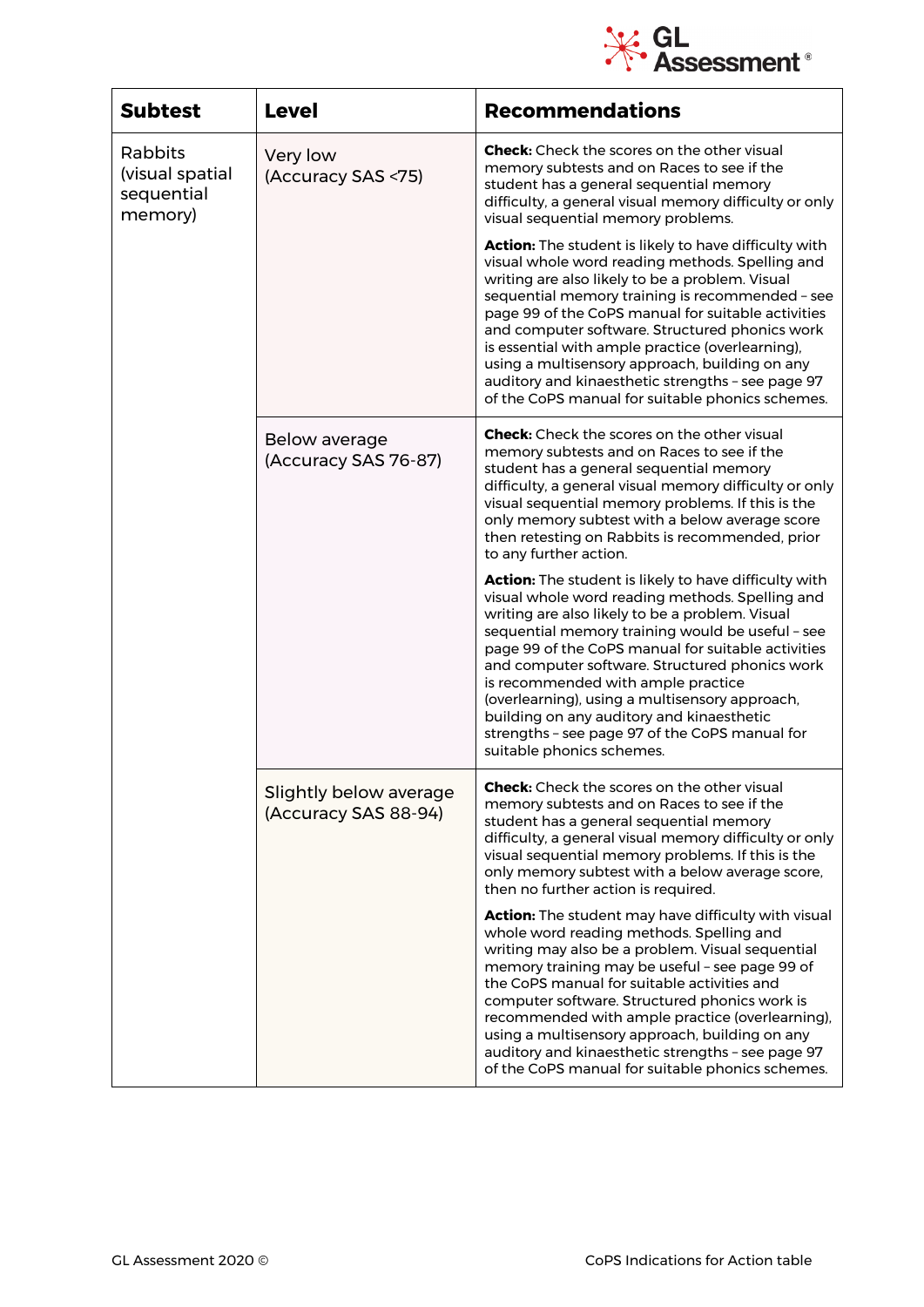

| <b>Subtest</b>                                     | <b>Level</b>                                   | <b>Recommendations</b>                                                                                                                                                                                                                                                                                                                                                                                                                                                                                                                                                              |
|----------------------------------------------------|------------------------------------------------|-------------------------------------------------------------------------------------------------------------------------------------------------------------------------------------------------------------------------------------------------------------------------------------------------------------------------------------------------------------------------------------------------------------------------------------------------------------------------------------------------------------------------------------------------------------------------------------|
| Crayons<br>(visual-verbal<br>sequential<br>memory) | Very low<br>(Accuracy SAS <75)                 | <b>Check:</b> Check score on Clown to ensure that there<br>is no colour discrimination difficulty affecting this<br>score. Check the scores on the other visual<br>memory subtests and on Races to see if the<br>student has a general sequential memory<br>difficulty, a general visual memory difficulty                                                                                                                                                                                                                                                                          |
|                                                    |                                                | or only visual sequential memory problems.                                                                                                                                                                                                                                                                                                                                                                                                                                                                                                                                          |
|                                                    |                                                | Action: The student is likely to have difficulty with<br>visual whole word reading methods. They will<br>potentially be a slow reader. Spelling and writing<br>are also likely to be a problem. Visual sequential<br>memory training is recommended - see page 99<br>of the CoPS manual for suitable activities and<br>computer software. Structured phonics work is<br>essential with ample practice (overlearning), using<br>a multisensory approach, building on any auditory<br>and kinaesthetic strengths - see page 97 of the<br>CoPS manual for suitable phonics schemes.    |
|                                                    | <b>Below average</b><br>(Accuracy SAS 76-87)   | <b>Check:</b> Check score on Clown to ensure that there<br>is no colour discrimination difficulty affecting this<br>score. Check the scores on the other visual<br>memory subtests and on Races to see if the<br>student has a general sequential memory<br>difficulty, a general visual memory difficulty or only<br>visual sequential memory problems. If this is the<br>only memory subtest with a below average score<br>then retesting on Crayons is recommended, prior<br>to any further action.                                                                              |
|                                                    |                                                | Action: The student is likely to have difficulty with<br>visual whole word reading methods. They will<br>potentially be a slow reader. Spelling and writing<br>are also likely to be a problem. Visual sequential<br>memory training would be useful - see page 99 of<br>the CoPS manual for suitable activities and<br>computer software. Structured phonics work is<br>recommended with ample practice (overlearning),<br>using a multisensory approach, building on any<br>auditory and kinaesthetic strengths - see page 97<br>of the CoPS manual for suitable phonics schemes. |
|                                                    | Slightly below average<br>(Accuracy SAS 88-94) | <b>Check:</b> Check score on Clown to ensure that there<br>is no colour discrimination difficulty affecting this<br>score. Check the scores on the other visual<br>memory subtests and on Races to see if the<br>student has a general sequential memory<br>difficulty, a general visual memory difficulty or only<br>visual sequential memory problems. If this is the<br>only memory subtest with a below average score,<br>then no further action is required.                                                                                                                   |
|                                                    |                                                | <b>Action:</b> The student may have difficulty with visual<br>whole word reading methods. They may be a slow<br>reader. Spelling and writing may also be a<br>problem. Visual sequential memory training may<br>be useful - see page 99 of the CoPS manual for<br>suitable activities and computer software.<br>Structured phonics work is recommended with<br>ample practice (overlearning), using a<br>multisensory approach, building on any auditory<br>and kinaesthetic strengths - see page 97 of the<br>CoPS manual for suitable phonics schemes.                            |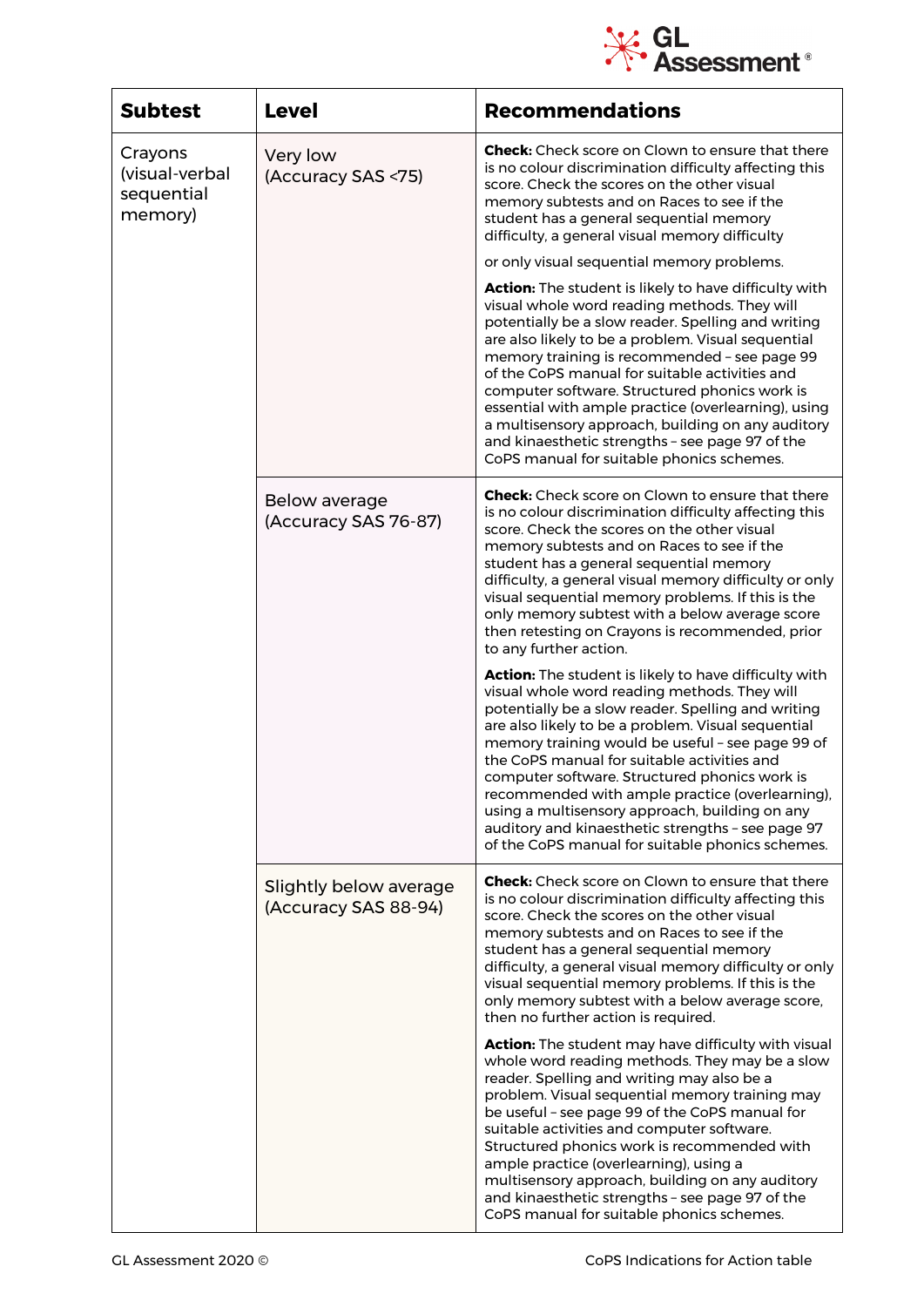

| <b>Subtest</b>                              | <b>Level</b>                                   | <b>Recommendations</b>                                                                                                                                                                                                                                                                                                                                                                                                                                                                                                                                                               |
|---------------------------------------------|------------------------------------------------|--------------------------------------------------------------------------------------------------------------------------------------------------------------------------------------------------------------------------------------------------------------------------------------------------------------------------------------------------------------------------------------------------------------------------------------------------------------------------------------------------------------------------------------------------------------------------------------|
| Toybox<br>(visual<br>associative<br>memory) | Very low<br>(Accuracy SAS <75)                 | <b>Check:</b> Check score on Clown to ensure that there<br>is no colour discrimination difficulty affecting this<br>score. Check the scores on the other visual<br>memory subtests and on Letter names to see if the<br>student has a general associative memory<br>difficulty, a general visual memory difficulty or only<br>visual associative memory problems.                                                                                                                                                                                                                    |
|                                             |                                                | Action: The student is likely to have difficulty with<br>visual whole word reading methods. They will<br>potentially be a slow reader. Spelling and writing<br>are also likely to be a problem. Visual associative<br>memory training is recommended - see page 99<br>of the CoPS manual for suitable activities and<br>computer software. Structured phonics work is<br>essential with ample practice (overlearning), using<br>a multisensory approach, building on any auditory<br>and kinaesthetic strengths - see page 97 of the<br>CoPS manual for suitable phonics schemes.    |
|                                             | <b>Below average</b><br>(Accuracy SAS 76-87)   | <b>Check:</b> Check score on Clown to ensure that there<br>is no colour discrimination difficulty affecting this<br>score. Check the scores on the other visual<br>memory subtests and on Letter names to see if the<br>student has a general associative memory<br>difficulty, a general visual memory difficulty or only<br>visual associative memory problems. If this is the<br>only memory subtest with a below average score<br>then retesting on Toybox is recommended, prior<br>to any further action.                                                                       |
|                                             |                                                | Action: The student is likely to have difficulty with<br>visual whole word reading methods. They will<br>potentially be a slow reader. Spelling and writing<br>are also likely to be a problem. Visual associative<br>memory training would be useful - see page 99 of<br>the CoPS manual for suitable activities and<br>computer software. Structured phonics work is<br>recommended with ample practice (overlearning),<br>using a multisensory approach, building on any<br>auditory and kinaesthetic strengths - see page 97<br>of the CoPS manual for suitable phonics schemes. |
|                                             | Slightly below average<br>(Accuracy SAS 88-94) | <b>Check:</b> Check score on Clown to ensure that there<br>is no colour discrimination difficulty affecting this<br>score. Check the scores on the other visual<br>memory subtests and on Letter names to see if the<br>student has a general associative memory<br>difficulty, a general visual memory difficulty or only<br>visual associative memory problems. If this is the<br>only memory subtest with a below average score,<br>then no further action is required.                                                                                                           |
|                                             |                                                | <b>Action:</b> The student may have difficulty with visual<br>whole word reading methods. They may be a slow<br>reader. Spelling and writing may also be a<br>problem. Visual associative memory training may<br>be useful - see page 99 of the CoPS manual for<br>suitable activities and computer software.<br>Structured phonics work is recommended with<br>ample practice (overlearning), using a<br>multisensory approach, building on any auditory<br>and kinaesthetic strengths - see page 97 of the<br>CoPS manual for suitable phonics schemes.                            |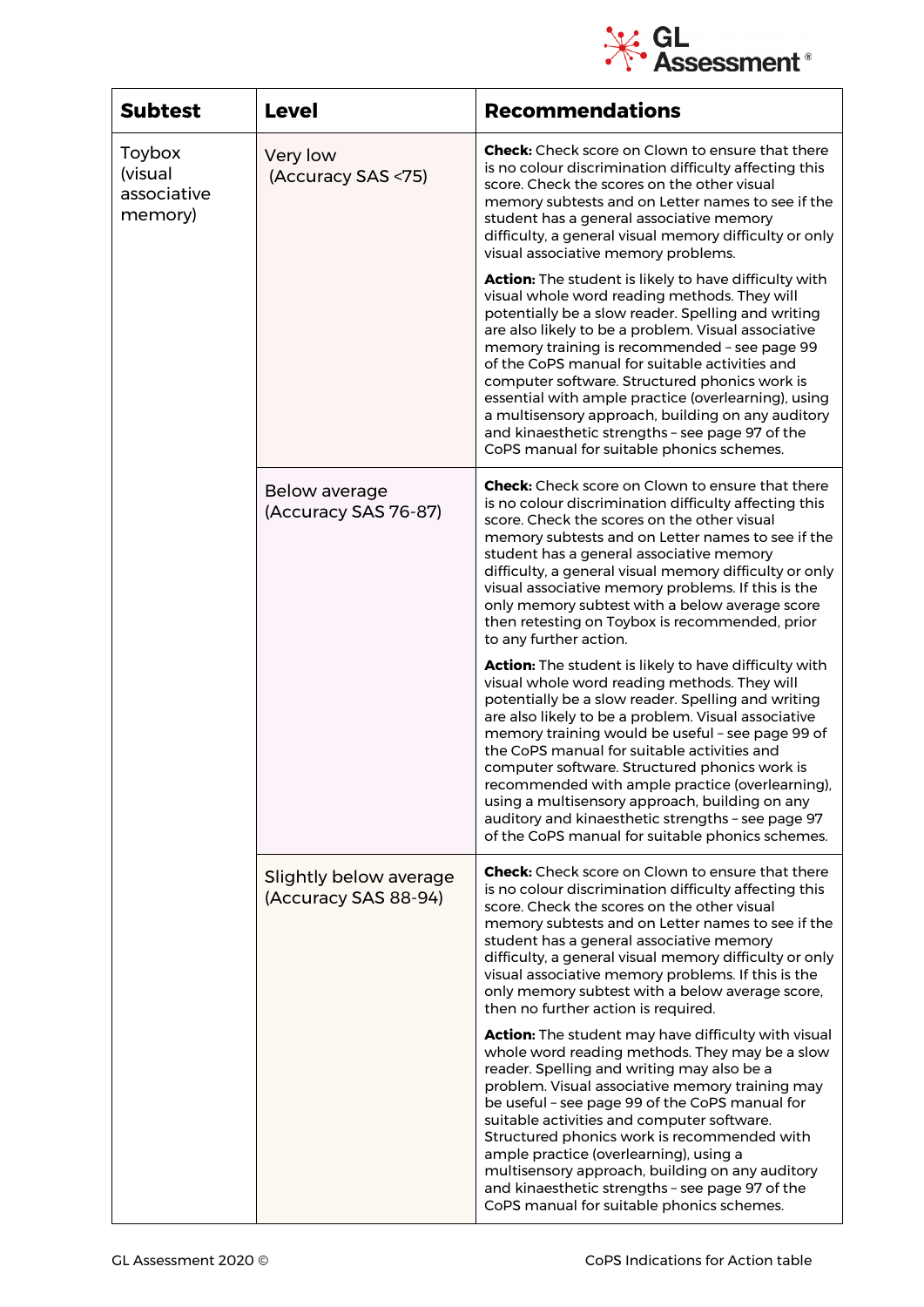

| <b>Subtest</b>                              | <b>Level</b>                                   | <b>Recommendations</b>                                                                                                                                                                                                                                                                                                                                                                                                                                                                                                                                                                            |
|---------------------------------------------|------------------------------------------------|---------------------------------------------------------------------------------------------------------------------------------------------------------------------------------------------------------------------------------------------------------------------------------------------------------------------------------------------------------------------------------------------------------------------------------------------------------------------------------------------------------------------------------------------------------------------------------------------------|
| Letters<br>(visual<br>sequential<br>memory) | Very low<br>(Accuracy SAS <75)                 | <b>Check:</b> Check the scores on the other visual<br>memory subtests and on Races to see if the<br>student has a general sequential memory<br>difficulty, a general visual memory difficulty or only<br>visual sequential memory problems.                                                                                                                                                                                                                                                                                                                                                       |
|                                             |                                                | Action: The student is likely to have difficulty with<br>visual whole word reading methods. Letter<br>recognition and recall will be hard. Spelling and<br>writing are also likely to be a problem. Visual<br>sequential memory training is recommended - see<br>page 99 of the CoPS manual for suitable activities<br>and computer software. Structured phonics work<br>is essential with ample practice (overlearning),<br>using a multisensory approach, building on any<br>auditory and kinaesthetic strengths - see page 97<br>of the CoPS manual for suitable phonics schemes.              |
|                                             | Below average<br>(Accuracy SAS 76-87)          | <b>Check:</b> Check the scores on the other visual<br>memory subtests and on Races to see if the<br>student has a general sequential memory<br>difficulty, a general visual memory difficulty or only<br>visual sequential memory problems. If this is the<br>only memory subtest with a below average score<br>then retesting on Letters is recommended, prior to<br>any further action.                                                                                                                                                                                                         |
|                                             |                                                | <b>Action:</b> The student is likely to have difficulty with<br>visual whole word reading methods. Letter<br>recognition and recall will be hard. Spelling and<br>writing are also likely to be a problem. Visual<br>sequential memory training would be useful - see<br>page 99 of the CoPS manual for suitable activities<br>and computer software. Structured phonics work<br>is recommended with ample practice<br>(overlearning), using a multisensory approach,<br>building on any auditory and kinaesthetic<br>strengths - see page 97 of the CoPS manual for<br>suitable phonics schemes. |
|                                             | Slightly below average<br>(Accuracy SAS 88-94) | <b>Check:</b> Check the scores on the other visual<br>memory subtests and on Races to see if the<br>student has a general sequential memory<br>difficulty, a general visual memory difficulty or only<br>visual sequential memory problems. If this is the<br>only memory subtest with a below average score,<br>then no further action is required.                                                                                                                                                                                                                                              |
|                                             |                                                | <b>Action:</b> The student may have difficulty with visual<br>whole word reading methods. Letter recognition<br>and recall may be hard. Spelling and writing may<br>also be a problem. Visual sequential memory<br>training may be useful - see page 99 of the CoPS<br>manual for suitable activities and computer<br>software. Structured phonics work is<br>recommended with ample practice (overlearning),<br>using a multisensory approach, building on any<br>auditory and kinaesthetic strengths - see page 97<br>of the CoPS manual for suitable phonics schemes.                          |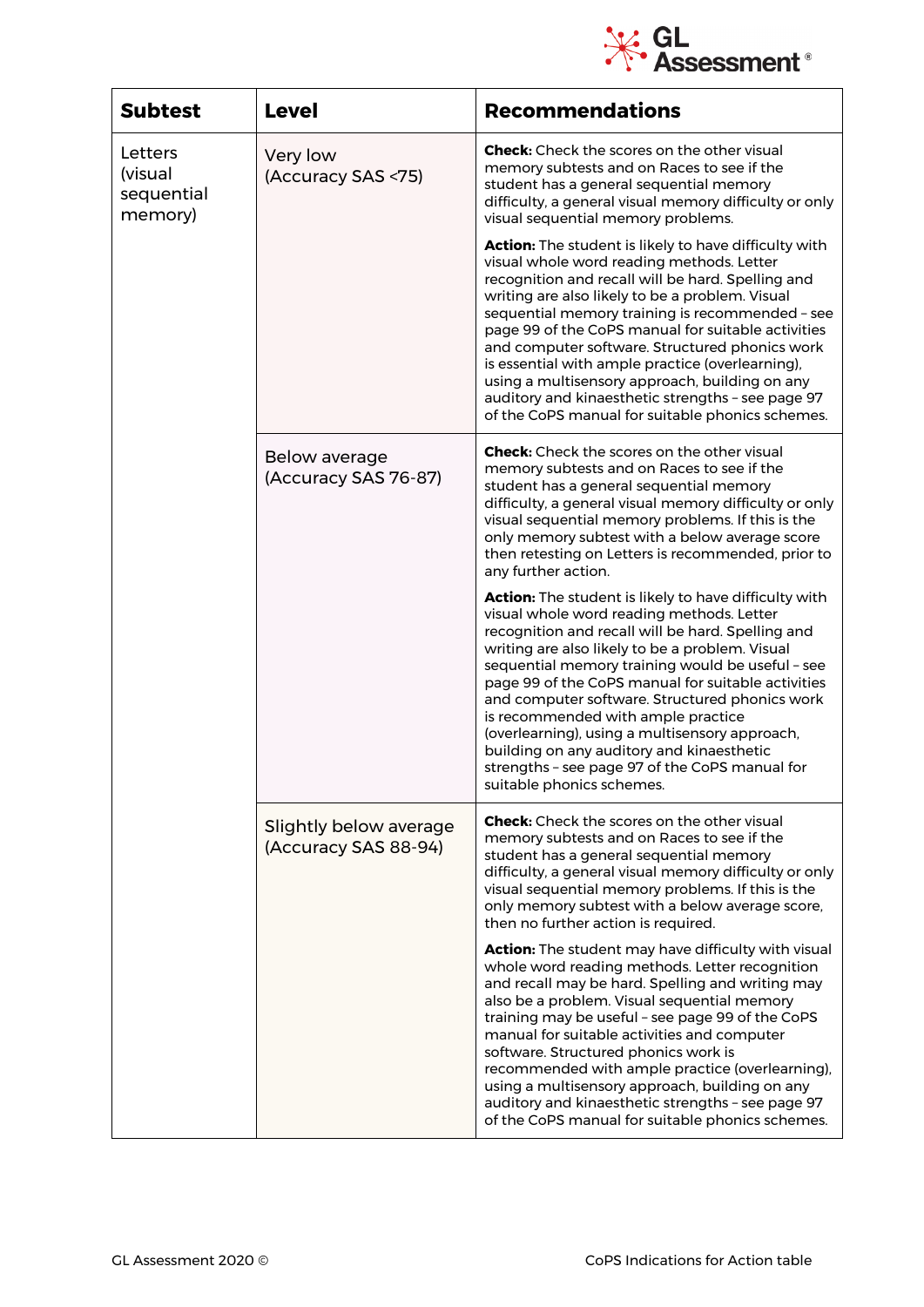

| <b>Subtest</b>                                           | <b>Level</b>                                   | <b>Recommendations</b>                                                                                                                                                                                                                                                                                                                                                                                                                                                                                                                                                                                                                                                                                            |
|----------------------------------------------------------|------------------------------------------------|-------------------------------------------------------------------------------------------------------------------------------------------------------------------------------------------------------------------------------------------------------------------------------------------------------------------------------------------------------------------------------------------------------------------------------------------------------------------------------------------------------------------------------------------------------------------------------------------------------------------------------------------------------------------------------------------------------------------|
| Letter names<br>(visual-verbal<br>associative<br>memory) | Very low<br>(Accuracy SAS <75)                 | <b>Check:</b> Check the scores on Toybox and Races to<br>see if the student has a general associative<br>memory difficulty or a general auditory memory<br>difficulty. Check auditory discrimination skills<br>(Wock) and phonological awareness (Rhymes).                                                                                                                                                                                                                                                                                                                                                                                                                                                        |
|                                                          |                                                | Action: The student is likely to have difficulty with<br>basic phonics (especially letter-sound association)<br>which can lead to early discouragement and<br>frustration. Spelling and writing are also likely to<br>be a problem. Structured phonics work is essential<br>with ample practice (overlearning), using a<br>multisensory approach, building on any visual and<br>kinaesthetic strengths - see page 97 of the CoPS<br>manual for suitable phonics schemes. Auditory<br>memory training is also recommended - see page<br>96 of the CoPS manual for suitable activities and<br>computer software.                                                                                                    |
|                                                          | Below average<br>(Accuracy SAS 76-87)          | <b>Check:</b> Check the scores on Toybox and Races to<br>see if the student has a general associative<br>memory difficulty or a general auditory memory<br>difficulty. Check auditory discrimination skills<br>(Wock) and phonological awareness (Rhymes).                                                                                                                                                                                                                                                                                                                                                                                                                                                        |
|                                                          |                                                | Action: The student is likely to have difficulty with<br>basic phonics (especially letter-sound association)<br>which can lead to early discouragement and<br>frustration. Spelling and writing are also likely to<br>be a problem. Structured phonics work is<br>recommended with ample practice (overlearning),<br>using a multisensory approach, building on any<br>visual and kinaesthetic strengths - see page 97 of<br>the CoPS manual for suitable phonics schemes.<br>Auditory memory training should be helpful - see<br>page 96 of the CoPS manual for suitable activities<br>and computer software.                                                                                                    |
|                                                          | Slightly below average<br>(Accuracy SAS 88-94) | <b>Check:</b> Check the scores on Toybox and Races to<br>see if the student has a general associative<br>memory difficulty or a general auditory memory<br>difficulty. Check auditory discrimination skills<br>(Wock) and phonological awareness (Rhymes).                                                                                                                                                                                                                                                                                                                                                                                                                                                        |
|                                                          |                                                | Action: The student may have difficulty with basic<br>phonics (especially letter-sound association) which<br>can lead to early discouragement and frustration.<br>Spelling and writing may also be a problem. It is<br>suggested that visual-verbal associative memory<br>and literacy are regularly monitored for this<br>student. Structured phonics work may be required<br>with ample practice (overlearning), using a<br>multisensory approach, building on any visual and<br>kinaesthetic strengths - see page 97 of the CoPS<br>manual for suitable phonics schemes. Auditory<br>memory training may also be helpful - see page<br>96 of the CoPS manual for suitable activities and<br>computer software. |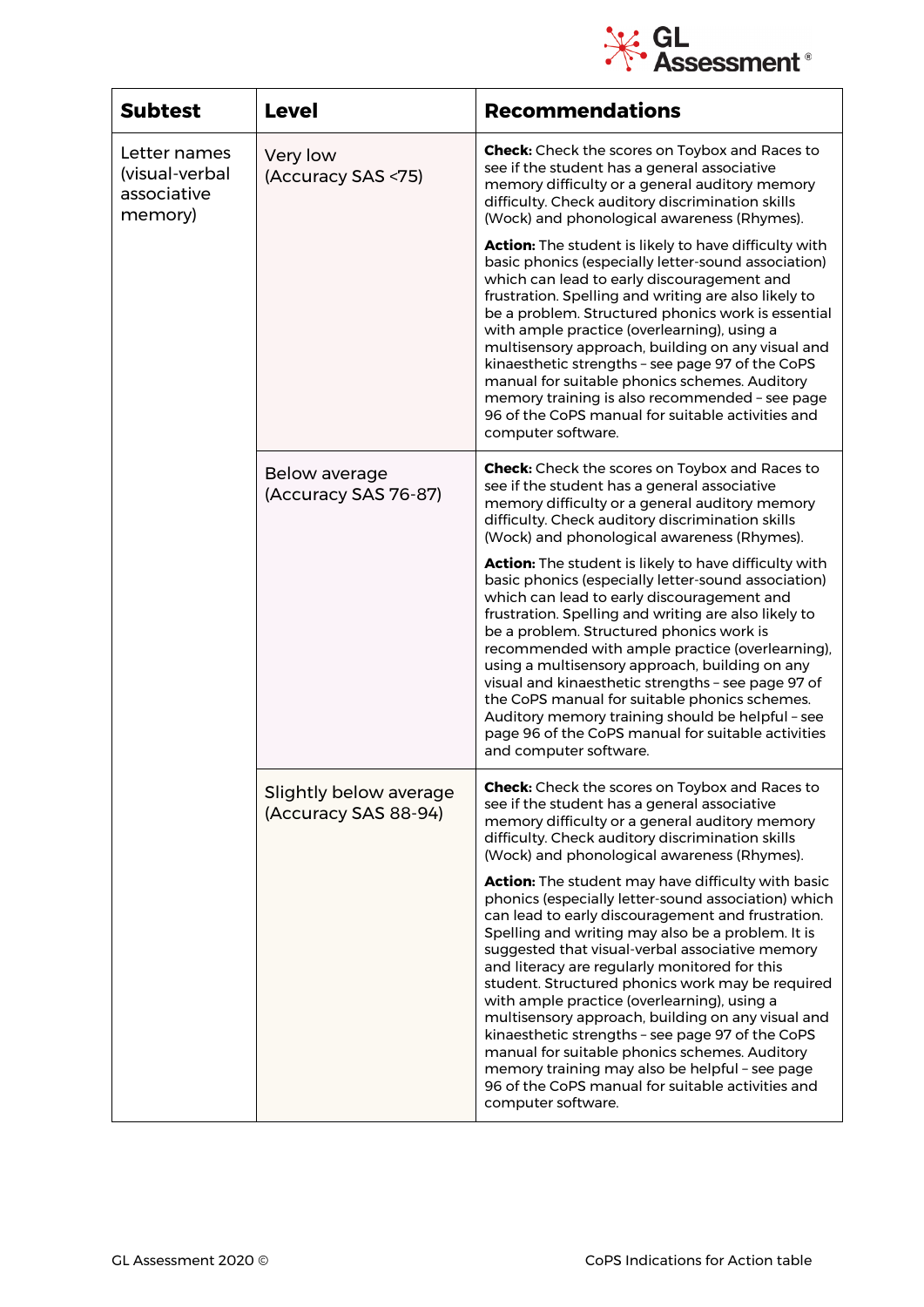

| <b>Subtest</b>                              | <b>Level</b>                                   | <b>Recommendations</b>                                                                                                                                                                                                                                                                                                                                                                                                                                                                                                                                                                                             |
|---------------------------------------------|------------------------------------------------|--------------------------------------------------------------------------------------------------------------------------------------------------------------------------------------------------------------------------------------------------------------------------------------------------------------------------------------------------------------------------------------------------------------------------------------------------------------------------------------------------------------------------------------------------------------------------------------------------------------------|
| Races<br>(auditory<br>sequential<br>memory) | Very low<br>(Accuracy SAS <75)                 | <b>Check:</b> Check the scores on Rabbits, Crayons and<br>Letters to see if the student has a general<br>sequential memory difficulty, or just auditory<br>sequential memory problems. Check auditory<br>discrimination skills (Wock) and phonological<br>awareness (Rhymes).                                                                                                                                                                                                                                                                                                                                      |
|                                             |                                                | Action: The student is likely to find phonics work<br>difficult and may develop an over-reliance on<br>visual strategies in reading. Structured phonics<br>work is essential with ample practice<br>(overlearning), using a multisensory approach,<br>building on any visual and kinaesthetic strengths -<br>see page 97 of the CoPS manual for suitable<br>phonics schemes. Auditory memory training is<br>also recommended - see page 96 of the CoPS<br>manual for suitable activities and computer<br>software.                                                                                                 |
|                                             | Below average<br>(Accuracy SAS 76-87)          | <b>Check:</b> Check the scores on Rabbits, Crayons and<br>Letters to see if the student has a general<br>sequential memory difficulty, or just auditory<br>sequential memory problems. Check auditory<br>discrimination skills (Wock) and phonological<br>awareness (Rhymes).                                                                                                                                                                                                                                                                                                                                      |
|                                             |                                                | <b>Action:</b> The student is likely to find phonics work<br>difficult and may develop an over-reliance on<br>visual strategies in reading. Structured phonics<br>work is recommended with ample practice<br>(overlearning), using a multisensory approach,<br>building on any visual and kinaesthetic strengths -<br>see page 97 of the CoPS manual for suitable<br>phonics schemes. Auditory memory training<br>should be helpful - see page 96 of the CoPS<br>manual for suitable activities and computer<br>software.                                                                                          |
|                                             | Slightly below average<br>(Accuracy SAS 88-94) | <b>Check:</b> Check the scores on Rabbits, Crayons and<br>Letters to see if the student has a general<br>sequential memory difficulty, or just auditory<br>sequential memory problems. Check auditory<br>discrimination skills (Wock) and phonological<br>awareness (Rhymes).                                                                                                                                                                                                                                                                                                                                      |
|                                             |                                                | <b>Action:</b> The student may find phonics work<br>difficult and may develop an over-reliance on<br>visual strategies in reading. It is suggested that<br>auditory memory and literacy are regularly<br>monitored for this student. Structured phonics<br>work may be required with ample practice<br>(overlearning), using a multisensory approach,<br>building on any visual and kinaesthetic strengths -<br>see page 97 of the CoPS manual for suitable<br>phonics schemes. Auditory memory training may<br>also be helpful - see page 96 of the CoPS manual<br>for suitable activities and computer software. |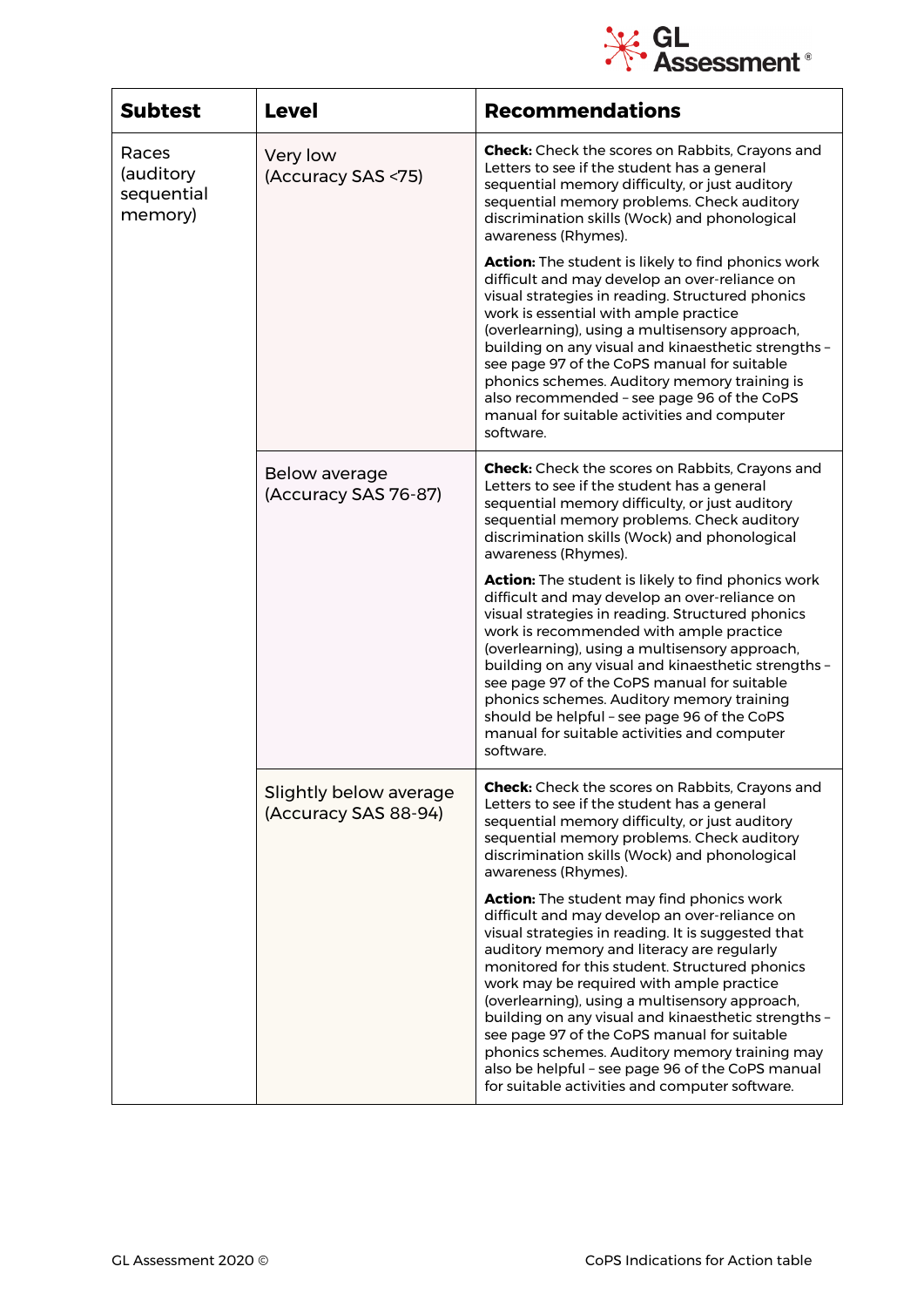

| <b>Subtest</b>                        | <b>Level</b>                                   | <b>Recommendations</b>                                                                                                                                                                                                                                                                                                                                                                                                        |
|---------------------------------------|------------------------------------------------|-------------------------------------------------------------------------------------------------------------------------------------------------------------------------------------------------------------------------------------------------------------------------------------------------------------------------------------------------------------------------------------------------------------------------------|
| Rhymes<br>(phonological<br>awareness) | Very low<br>(Accuracy SAS <75)                 | <b>Check:</b> Check the scores on Wock and Races to<br>see whether there are general auditory problems,<br>or if this is just a difficulty in phonological<br>awareness.                                                                                                                                                                                                                                                      |
|                                       |                                                | <b>Action:</b> Phonological awareness training is<br>essential - see page 95 of the CoPS manual for<br>suitable activities and computer software. Most<br>students respond well to this, but the dyslexic<br>student may have more persistent problems.<br>Without phonological awareness training, the<br>student will find phonics work difficult and may<br>develop an over-reliance on visual strategies in<br>reading.   |
|                                       | Below average<br>(Accuracy SAS 76-87)          | <b>Check:</b> Check the scores on Wock and Races to<br>see whether there are general auditory problems,<br>or if this is just a difficulty in phonological<br>awareness.                                                                                                                                                                                                                                                      |
|                                       |                                                | <b>Action:</b> Phonological awareness training is<br>recommended - see page 95 of the CoPS manual<br>for suitable activities and computer software. Most<br>students respond well to this, but the dyslexic<br>student may have more persistent problems.<br>Without phonological awareness training, the<br>student will find phonics work difficult and may<br>develop an over-reliance on visual strategies in<br>reading. |
|                                       | Slightly below average<br>(Accuracy SAS 88-94) | <b>Check:</b> Check the scores on Wock and Races to<br>see whether there are general auditory problems,<br>or if this is just a difficulty in phonological<br>awareness.                                                                                                                                                                                                                                                      |
|                                       |                                                | <b>Action:</b> It is suggested that phonological<br>awareness is regularly monitored for this student.<br>Phonological awareness training may be required<br>- see page 95 of the CoPS manual for suitable<br>activities and computer software.                                                                                                                                                                               |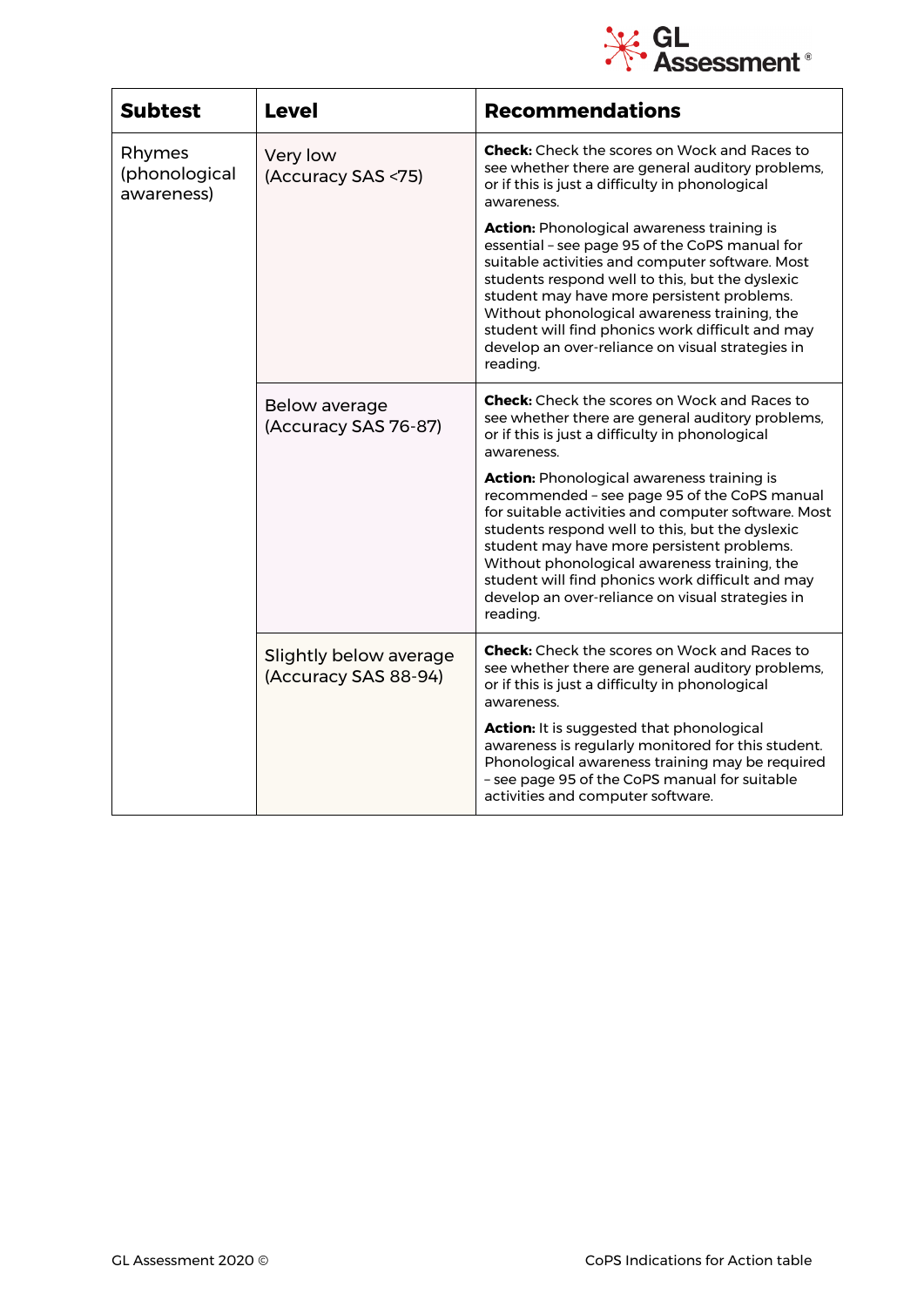

| <b>Subtest</b>                              | <b>Level</b>                                   | <b>Recommendations</b>                                                                                                                                                                                                                                                                                                                                                                                                                                                                                                                                                                                                                                                                                                                                                                                                                                                                                   |
|---------------------------------------------|------------------------------------------------|----------------------------------------------------------------------------------------------------------------------------------------------------------------------------------------------------------------------------------------------------------------------------------------------------------------------------------------------------------------------------------------------------------------------------------------------------------------------------------------------------------------------------------------------------------------------------------------------------------------------------------------------------------------------------------------------------------------------------------------------------------------------------------------------------------------------------------------------------------------------------------------------------------|
| <b>Wock</b><br>(auditory<br>discrimination) | Very low<br>(Accuracy SAS <75)                 | <b>Check:</b> A low score on Wock could be a temporary<br>or non-temporary hearing problem. Refer for<br>hearing assessment - possible glue ear.                                                                                                                                                                                                                                                                                                                                                                                                                                                                                                                                                                                                                                                                                                                                                         |
|                                             |                                                | <b>Action:</b> Auditory discrimination training is<br>essential - see page 94 of the CoPS manual for<br>suitable activities and computer software. Other<br>auditory CoPS subtests will be affected - these<br>may need to be re-assessed after treatment. The<br>student is likely to find phonics work difficult<br>(confusions in letter-sound relationships and<br>problems in blending) and may develop an over-<br>reliance on visual strategies in reading - structured<br>phonics work is essential with ample practice<br>(overlearning), using a multisensory approach,<br>building on any visual and kinaesthetic strengths -<br>see page 97 of the CoPS manual for suitable<br>phonics schemes. Learning activities must be<br>differentiated to allow for auditory discrimination<br>problems.                                                                                              |
|                                             | Below average<br>(Accuracy SAS 76-87)          | <b>Check:</b> A low score on Wock could be a temporary<br>or non-temporary hearing problem. Refer for<br>hearing assessment - possible glue ear.                                                                                                                                                                                                                                                                                                                                                                                                                                                                                                                                                                                                                                                                                                                                                         |
|                                             |                                                | <b>Action:</b> Auditory discrimination training is<br>recommended - see page 94 of the CoPS manual<br>for suitable activities and computer software.<br>Other auditory CoPS subtests will be affected -<br>these may need to be re-assessed after treatment.<br>The student is likely to find phonics work difficult<br>(confusions in letter-sound relationships and<br>problems in blending) and may develop an over-<br>reliance on visual strategies in reading - structured<br>phonics work is recommended with ample<br>practice (overlearning), using a multisensory<br>approach, building on any visual and kinaesthetic<br>strengths - see page 97 of the CoPS manual for<br>suitable phonics schemes. Learning activities<br>should be differentiated to allow for auditory<br>discrimination problems.                                                                                        |
|                                             | Slightly below average<br>(Accuracy SAS 88-94) | <b>Check:</b> Retesting on Wock is recommended, prior<br>to any further action. A low score on Wock could<br>be a temporary or non-temporary hearing<br>problem. Refer for hearing assessment - possible<br>glue ear.                                                                                                                                                                                                                                                                                                                                                                                                                                                                                                                                                                                                                                                                                    |
|                                             |                                                | <b>Action:</b> It is suggested that auditory discrimination<br>is regularly monitored for this student. Auditory<br>discrimination training may be required - see page<br>94 of the CoPS manual for suitable activities and<br>computer software. Other auditory CoPS subtests<br>may be affected - these may need to be re-<br>assessed after treatment. The student may find<br>phonics work difficult (confusions in letter-sound<br>relationships and problems in blending) and may<br>develop an over-reliance on visual strategies in<br>reading - structured phonics work may be<br>required, with ample practice (overlearning), using<br>a multisensory approach, building on any visual<br>and kinaesthetic strengths - see page 97 of the<br>CoPS manual for suitable phonics schemes.<br>Learning activities may need to be differentiated<br>to allow for auditory discrimination problems. |